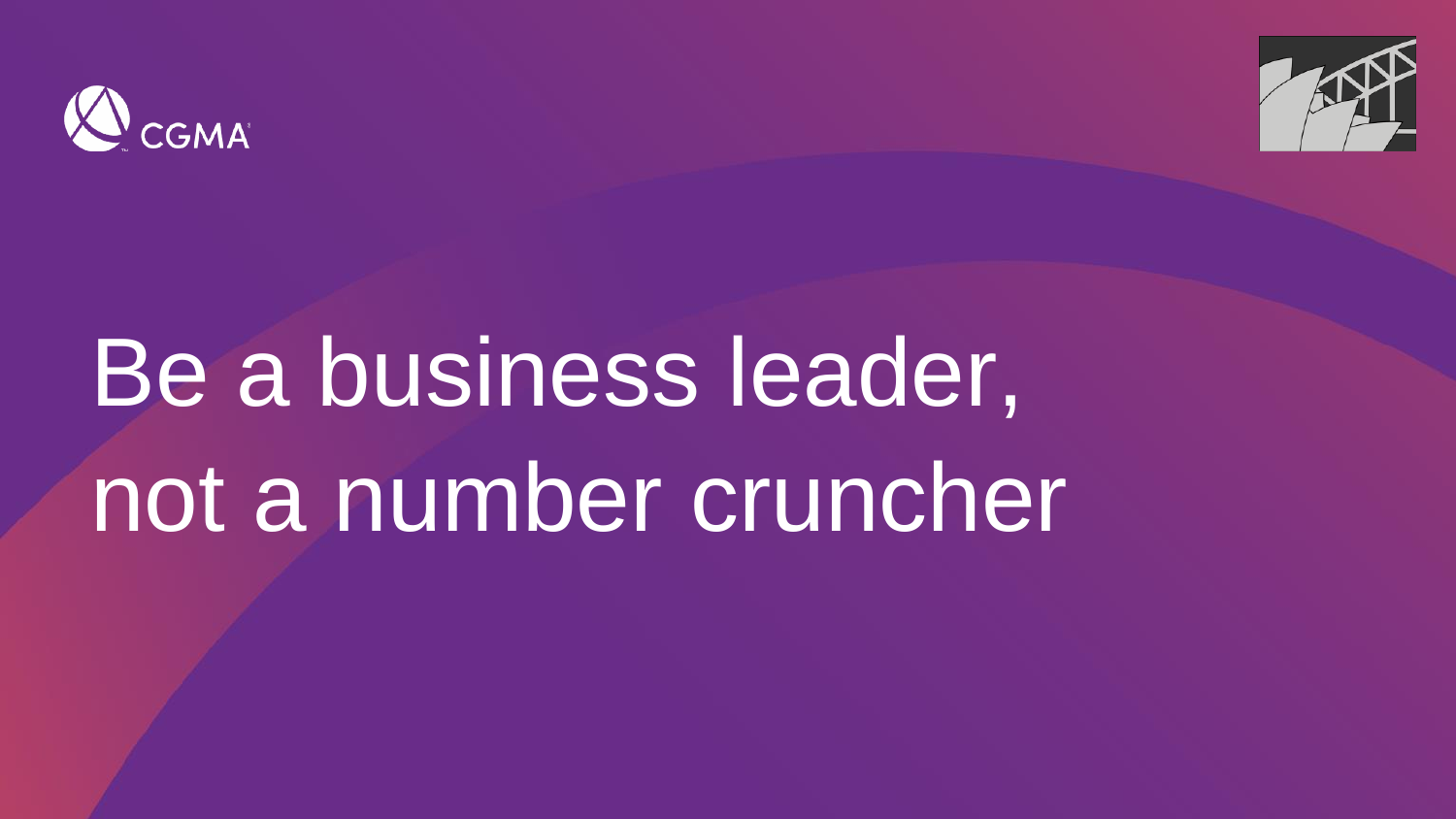65% of children entering primary school today will ultimately end up working in new job types that don't yet exist **"** 

**WORLD ECONOMIC FORUM** 

Professions of the Future

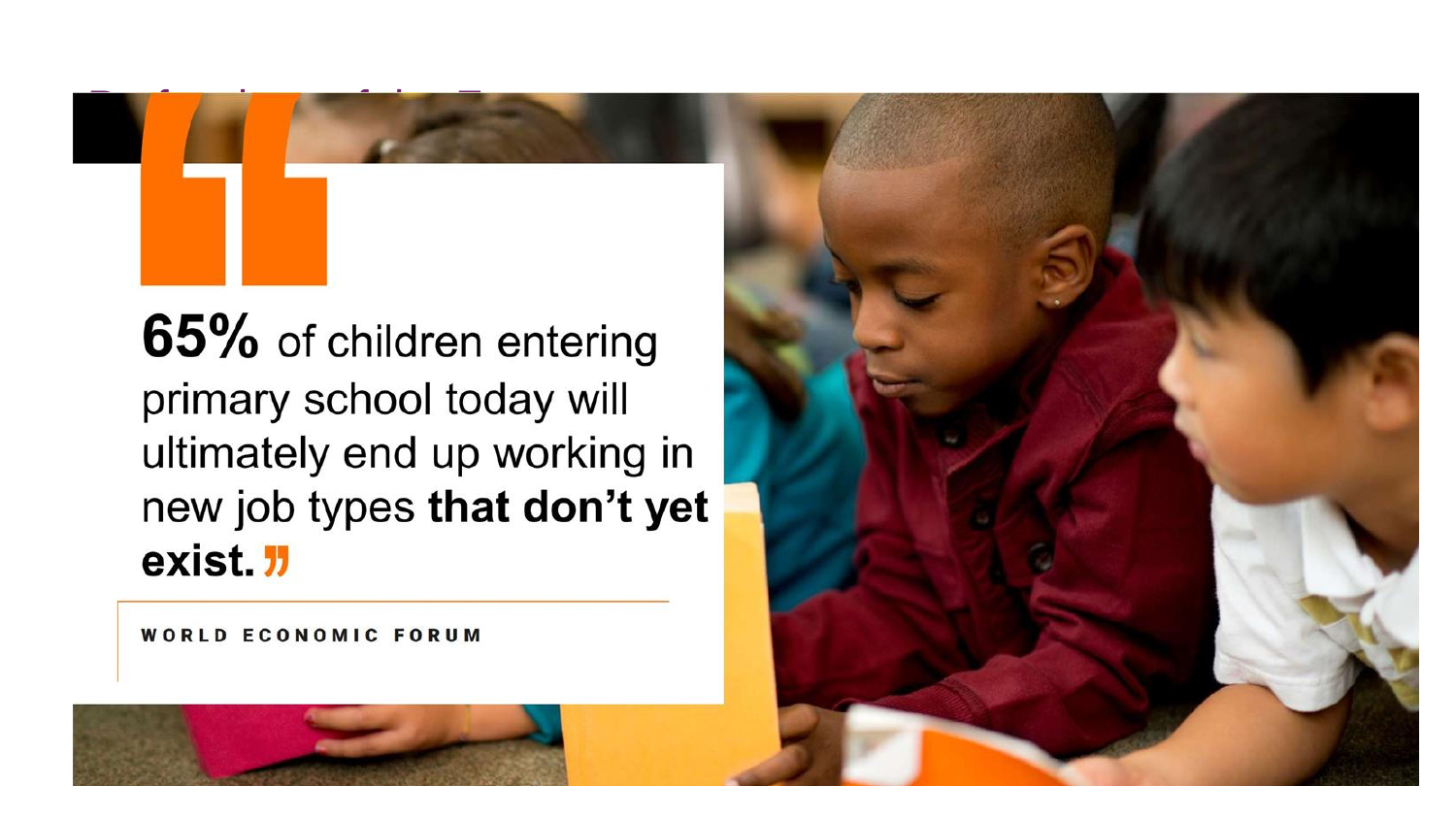## Finance Literacy is Key to any Profession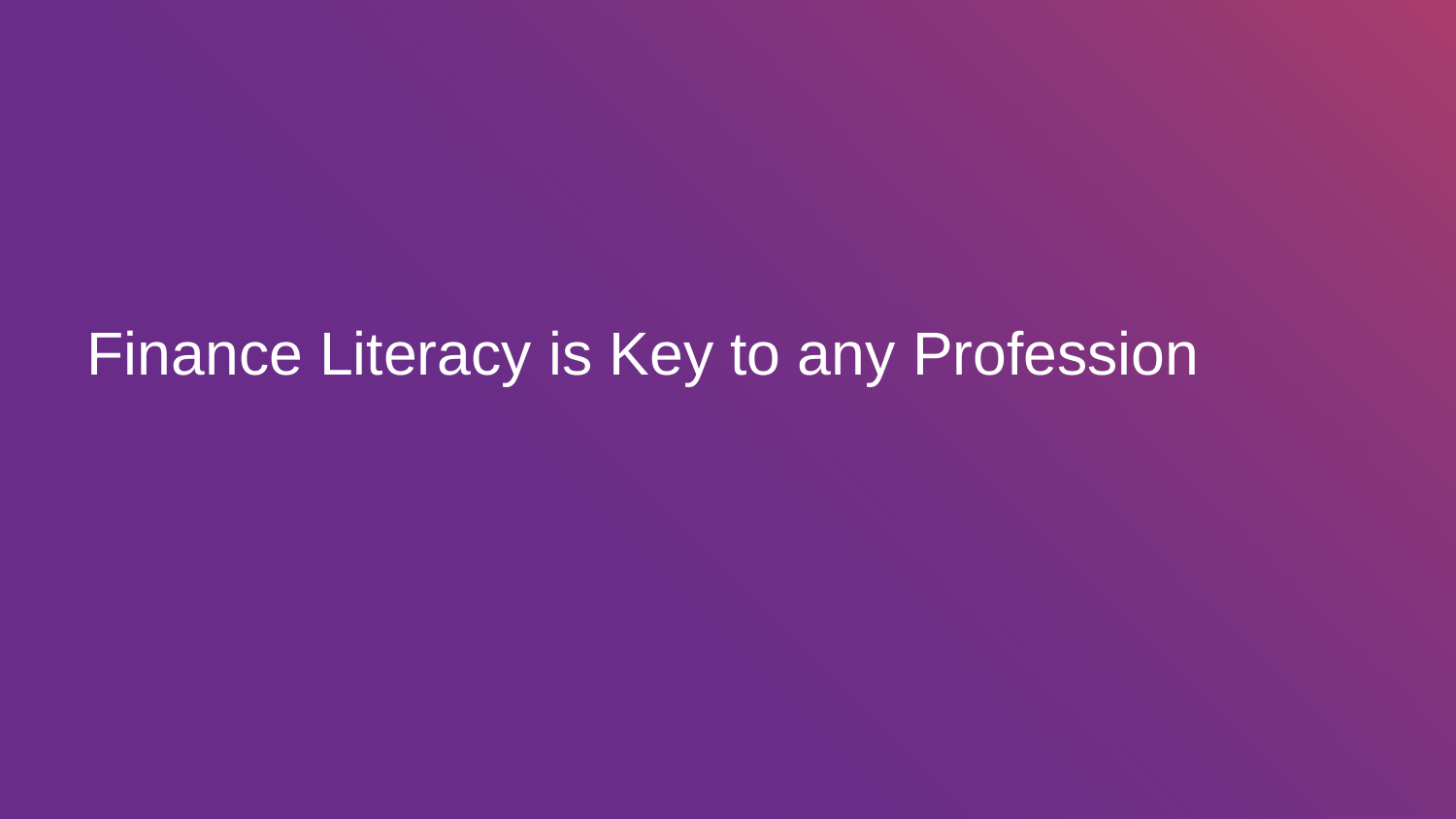#### Ultimate Access Education



- A company owned and managed by a British & Australian Directors supported by an international team.
- We have partnered with CIMA Middle East branch for the past 3.5 years successfully delivering online and classroom based learning.
- Due to our successful track record we have been referred to partner with CIMA Australia, Africa & South East Asia to deliver many programmes.
- Accredited by two world recognised institutes Pearson UK & CIMA UK
- We have an International lecture panel all with industry experience.
- Produced world prize winners & achieve a pass rate of 80%.
- **•** Innovative educator with a passion for teaching.
- Adopt the latest technology & tools to connect and interact with students.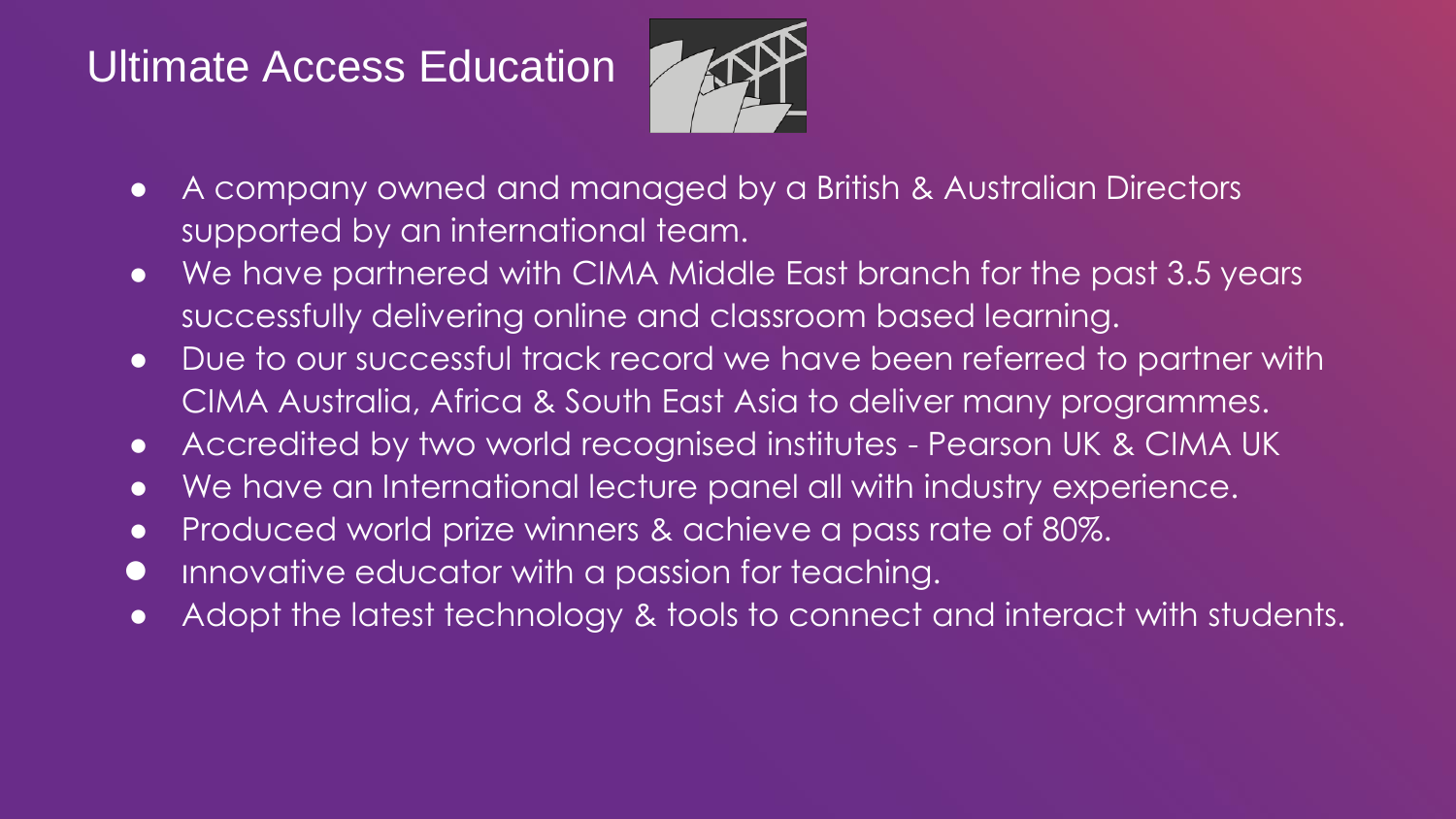#### WHAT IS CIMA?

- CIMA is The Chartered Institute of Management Accountants
- **Established in 1919,** it is the world's largest professional body of Chartered Global Management Accountants
- CIMA offers the **most relevant qualifications for a career in business and finance**
- Its mission is to **help people and businesses to succeed**
- All seeking to **create better business** and sustainable success

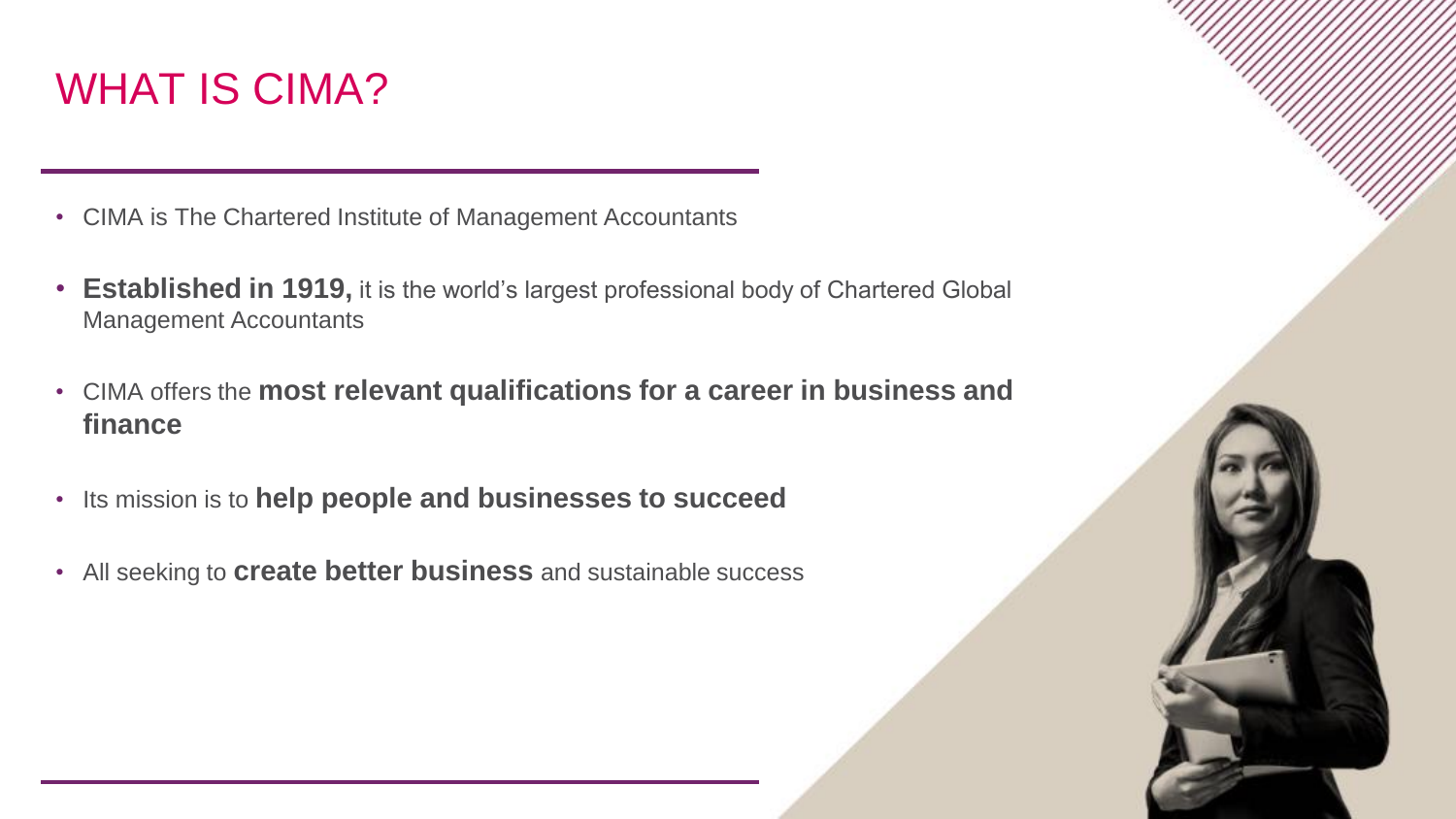

- In 2011 CIMA entered into a joint venture with the **American Institute of Certified Public Accountants (AICPA)**
- Together they launched a global management accounting designation called the **Chartered Global Management Accountant (CGMA)**
- This year CIMA and AICPA members voted to further the joint venture and in 2017 joined forces to become the **Association of International Certified Professional Accountants (AICPA)**
- Having a combined community of **650,000 members and students** globally.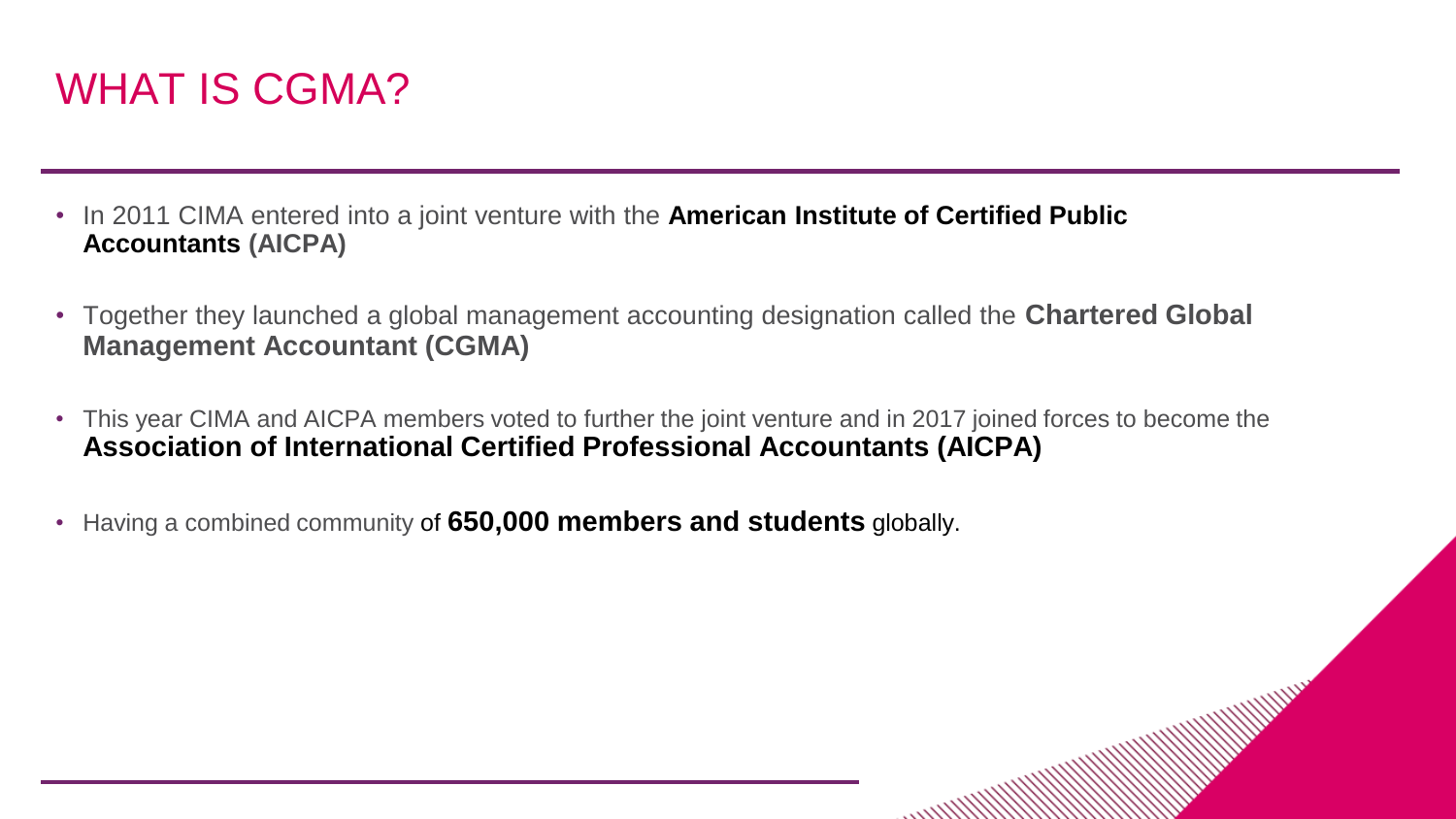#### WHY CHOOSE CIMA?

- Obtain Certificate in Business Accounting from AICPA/CIMA
- You'll **be ready to work** in any business anywhere around the world, as we revise our syllabus regularly based on business trends and the employment needs of businesses globally

- Our industry-leading syllabus ensures **you've got the winning edge in the job market**
- Employers globally and regionally choose CIMA, there are **CIMA students and members employed in 100% of the Top 100 global brands.**
- Assist with entry to foreign University programme
- Gain exemptions from university degree programme
- The CIMA qualification can *increase your earning potential* while you are studying: <http://salary.cimaglobal.com/>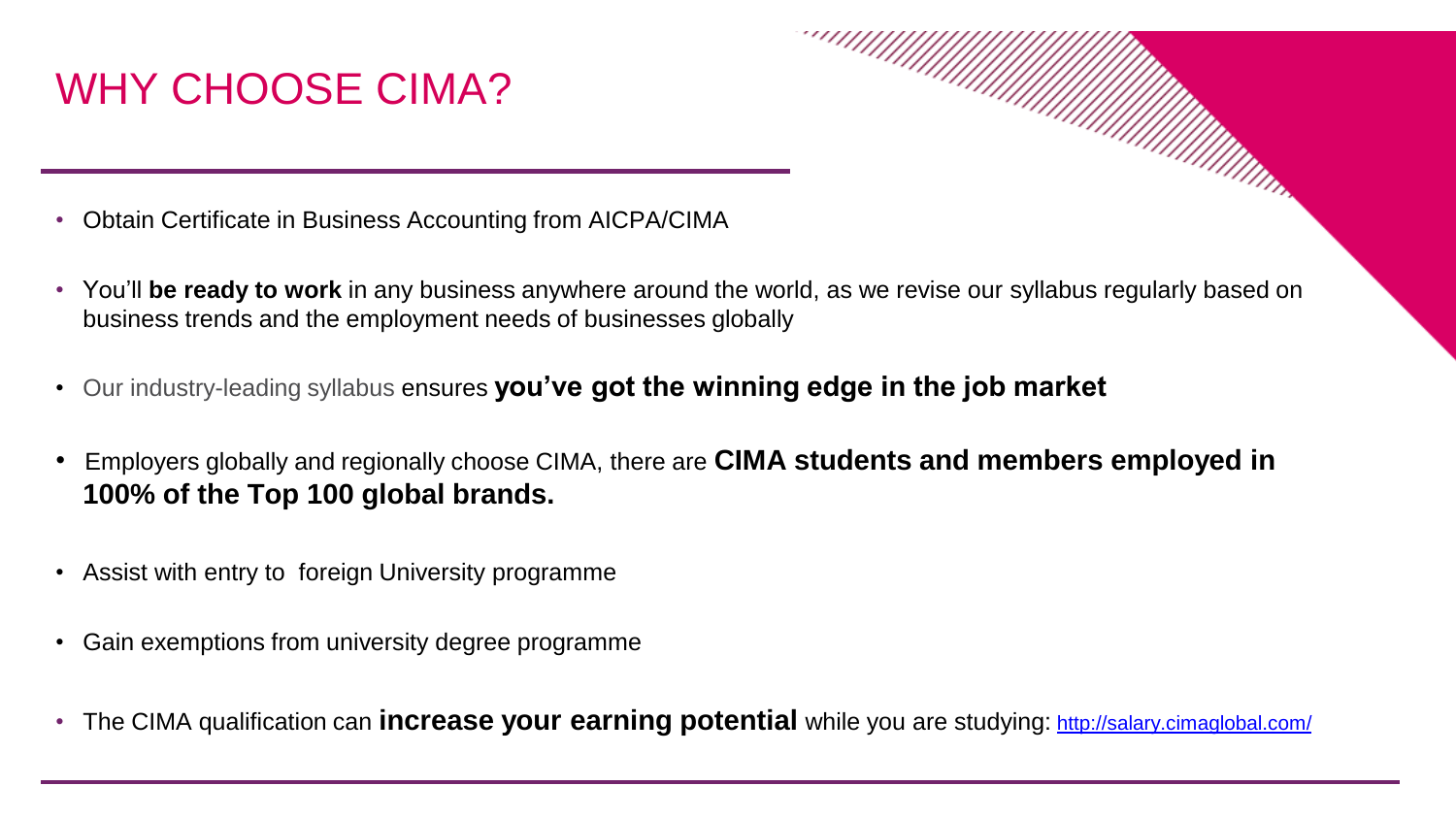### CIMA CERTIFICATE IN BUSINESS ACCOUNTING (CERT BA)



- The CIMA Cert BA is our entry level accounting qualification for those with little or no accounting background.
- It can be a knowledge refresher course or a foundation to a career in business and finance.

**Entry requirements:** None, open to anyone over the age of 16.

#### **Number of exams:**

Four (2 hour) objective Tests which can be taken in any order.

#### **Course completion time:**

5 - 6 months full time

**Work experience required:**  None.

**Designatory letters:** CIMA Cert BA.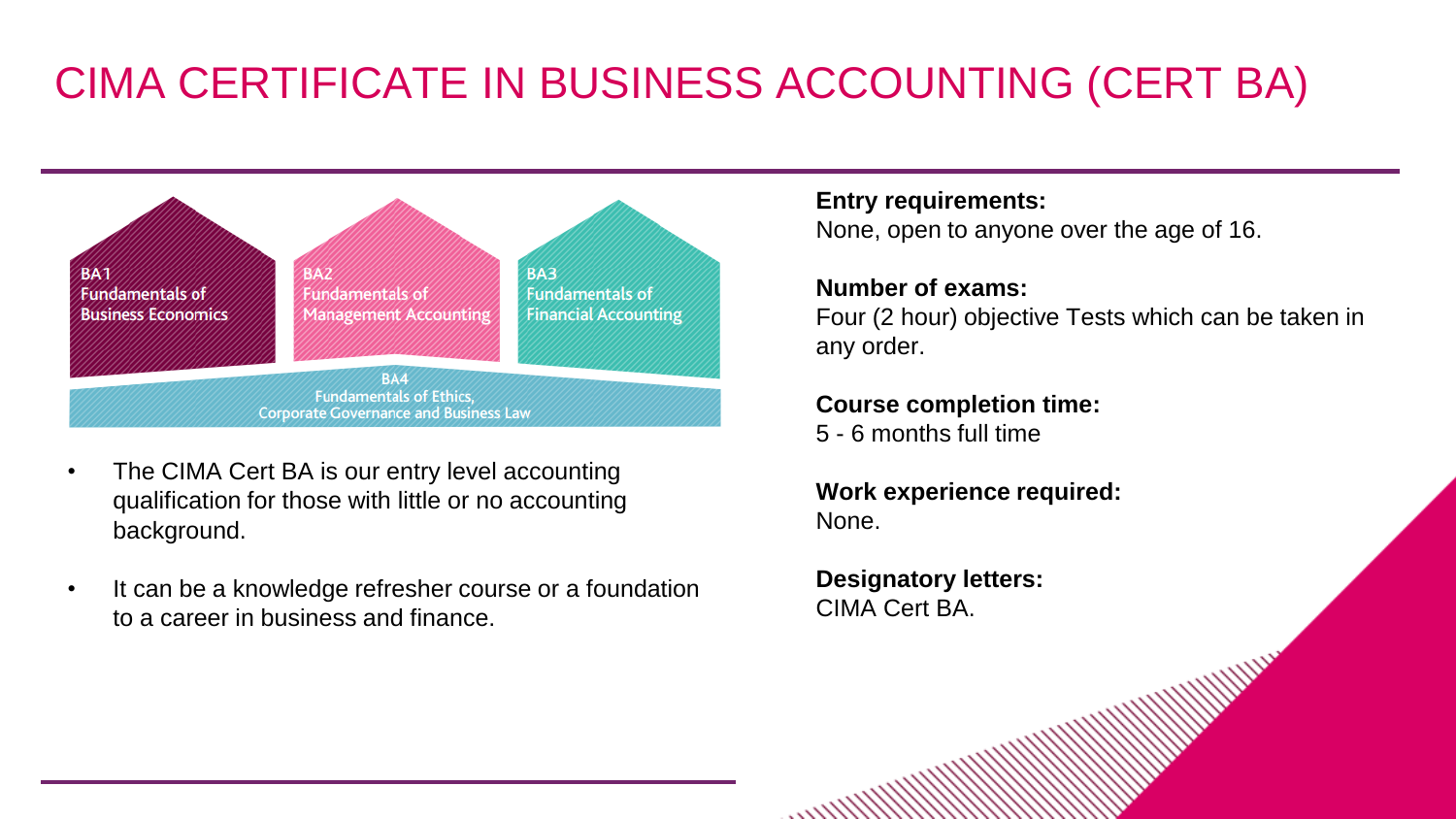### CIMA CERTIFICATE IN BUSINESS ACCOUNTING (CERT BA)



- Studying for the CIMA Cert BA will equip you with the core business and finance skills that employers need now and in the future.
- With it you'll achieve a solid understanding of basic accounting, management accounting and business principles.
- When you've qualified, you'll be able to use the designatory letters CIMA Cert BA, demonstrating your knowledge, skills and professionalism.
- You can then progress to the CIMA Professional Qualification – the next step towards becoming a CGMA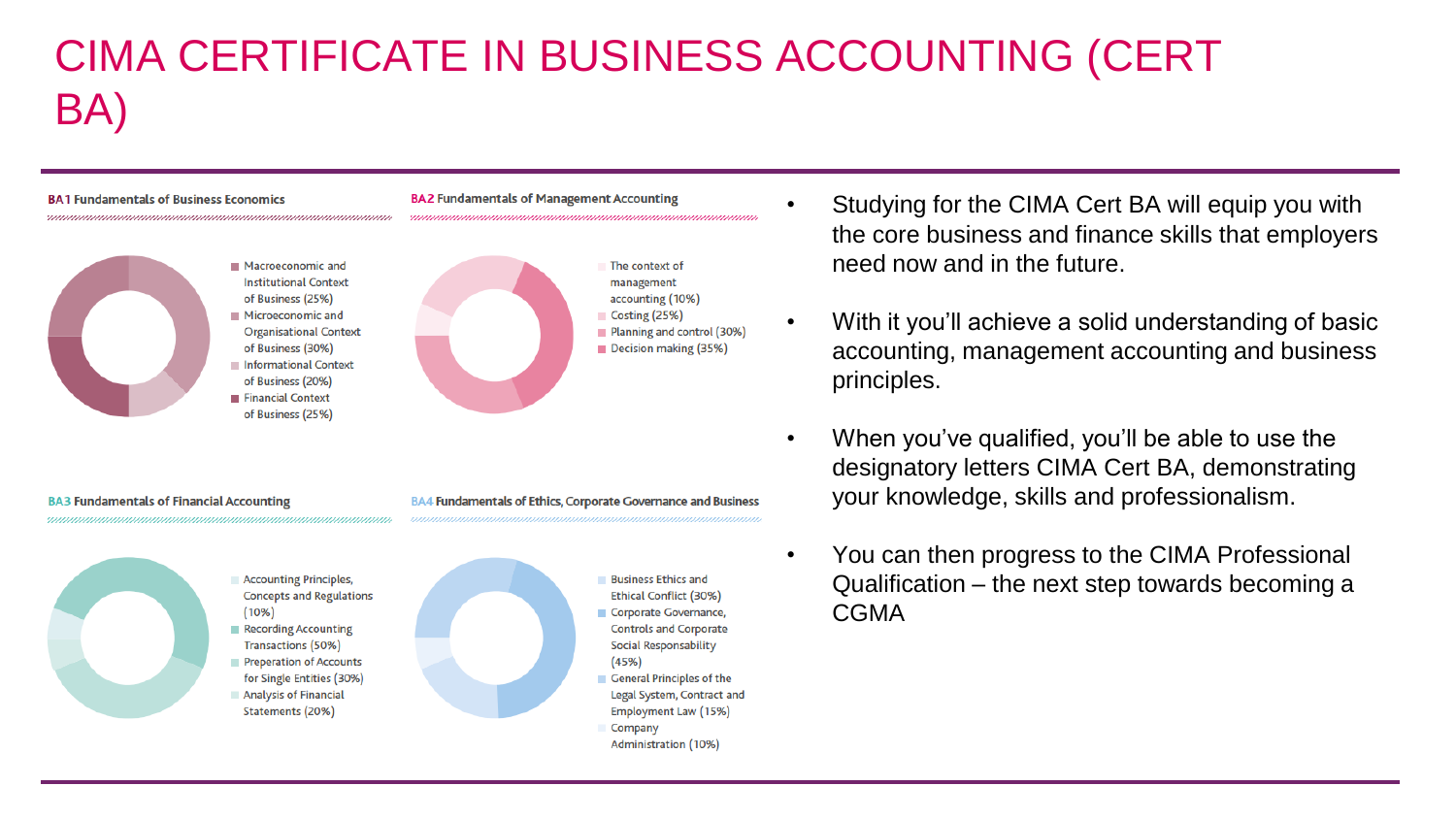

Start date 15 September 2018

Duration 5 months

Date of completion end February 2019

Each module will take 5 weeks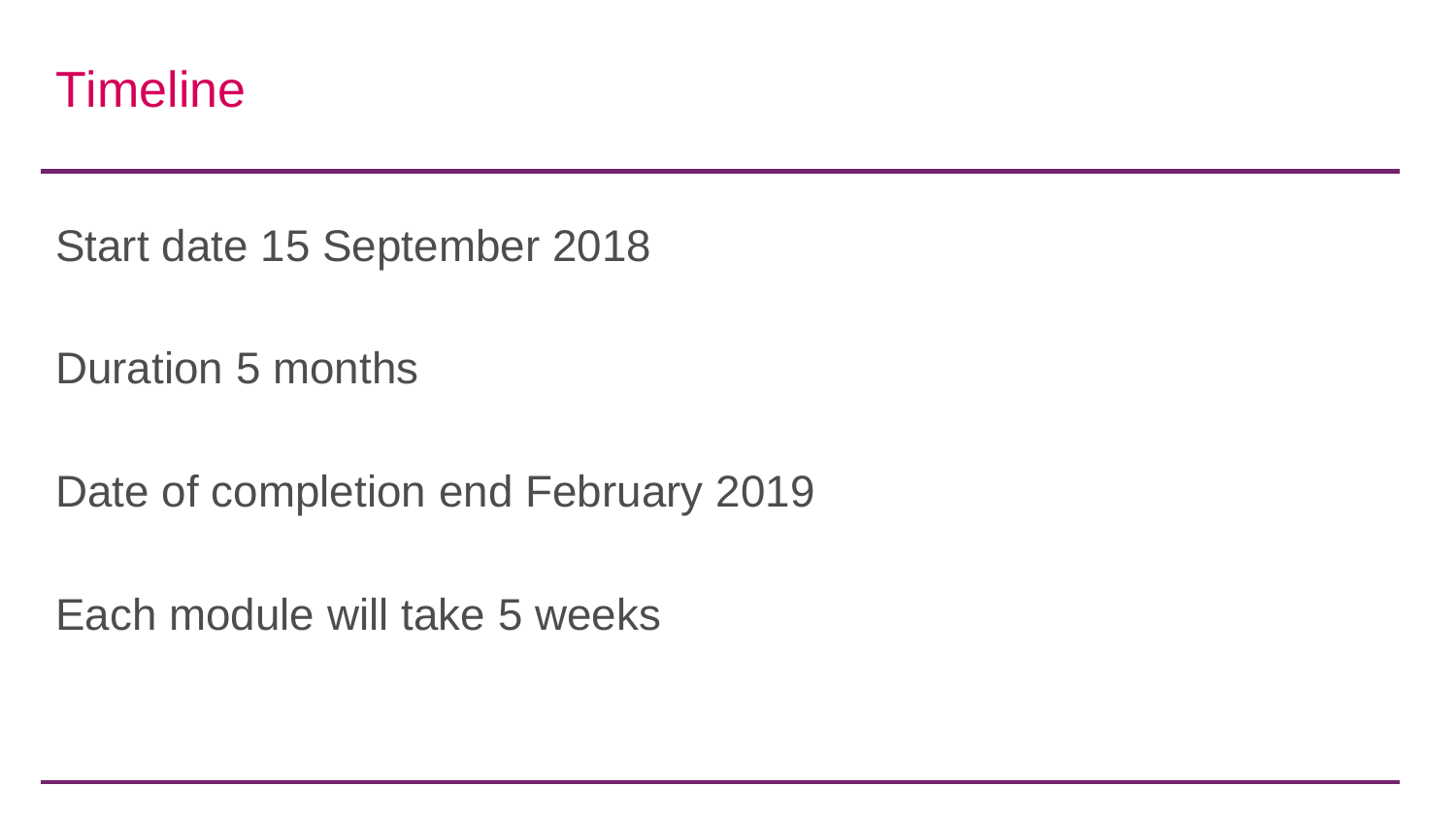Live online classes 4 times a week.

Duration per class - one hour.

Homework will be assigned with feedback to student.

All live class will be recorded for students to access at anytime.

Mock exams will be available for practice online.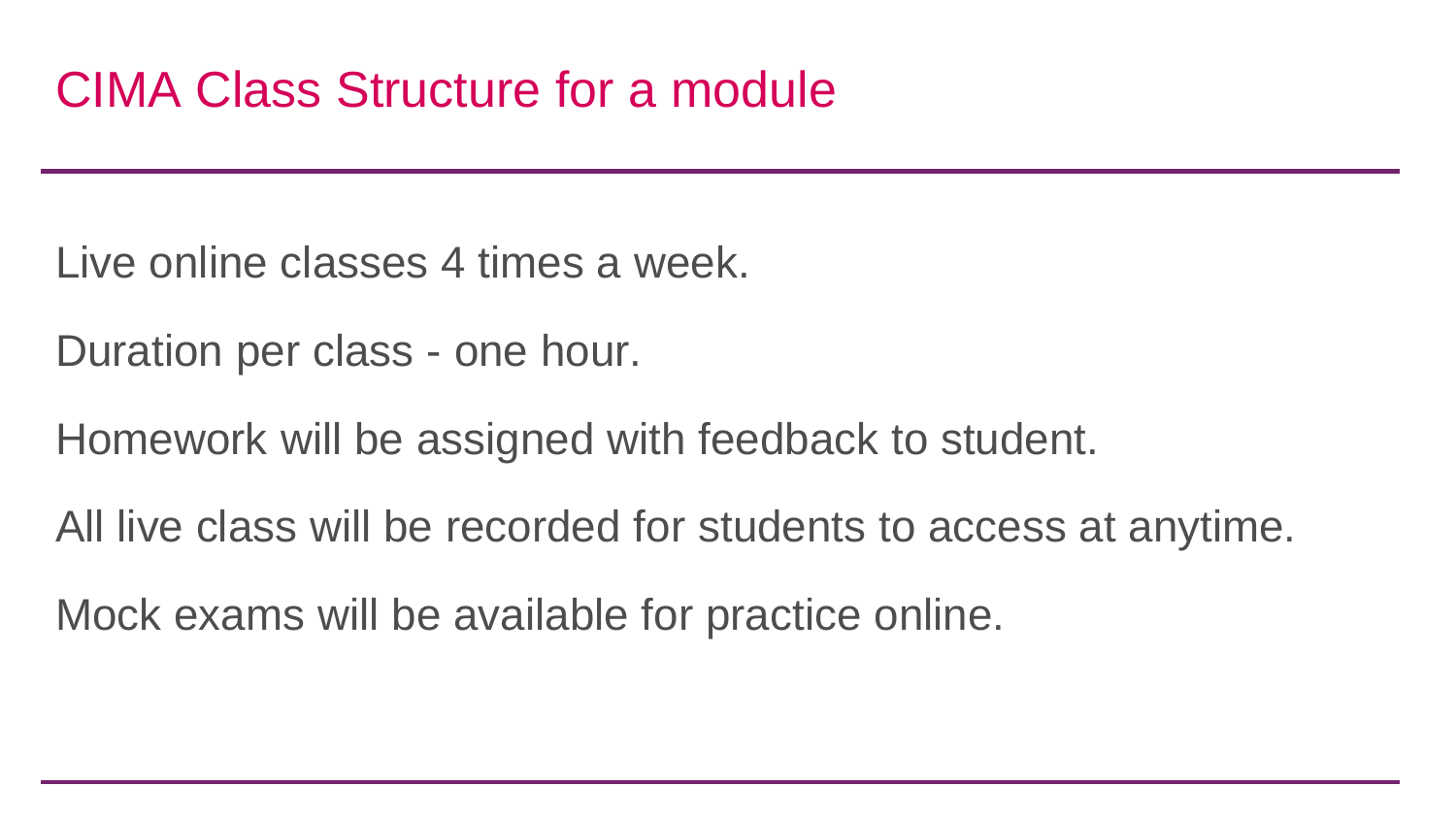Business English Course - Native English Speakers

Employability Skills - Conducted by international hiring managers and recruiters from Australia, Canada and UK

Be part of the global online student community forum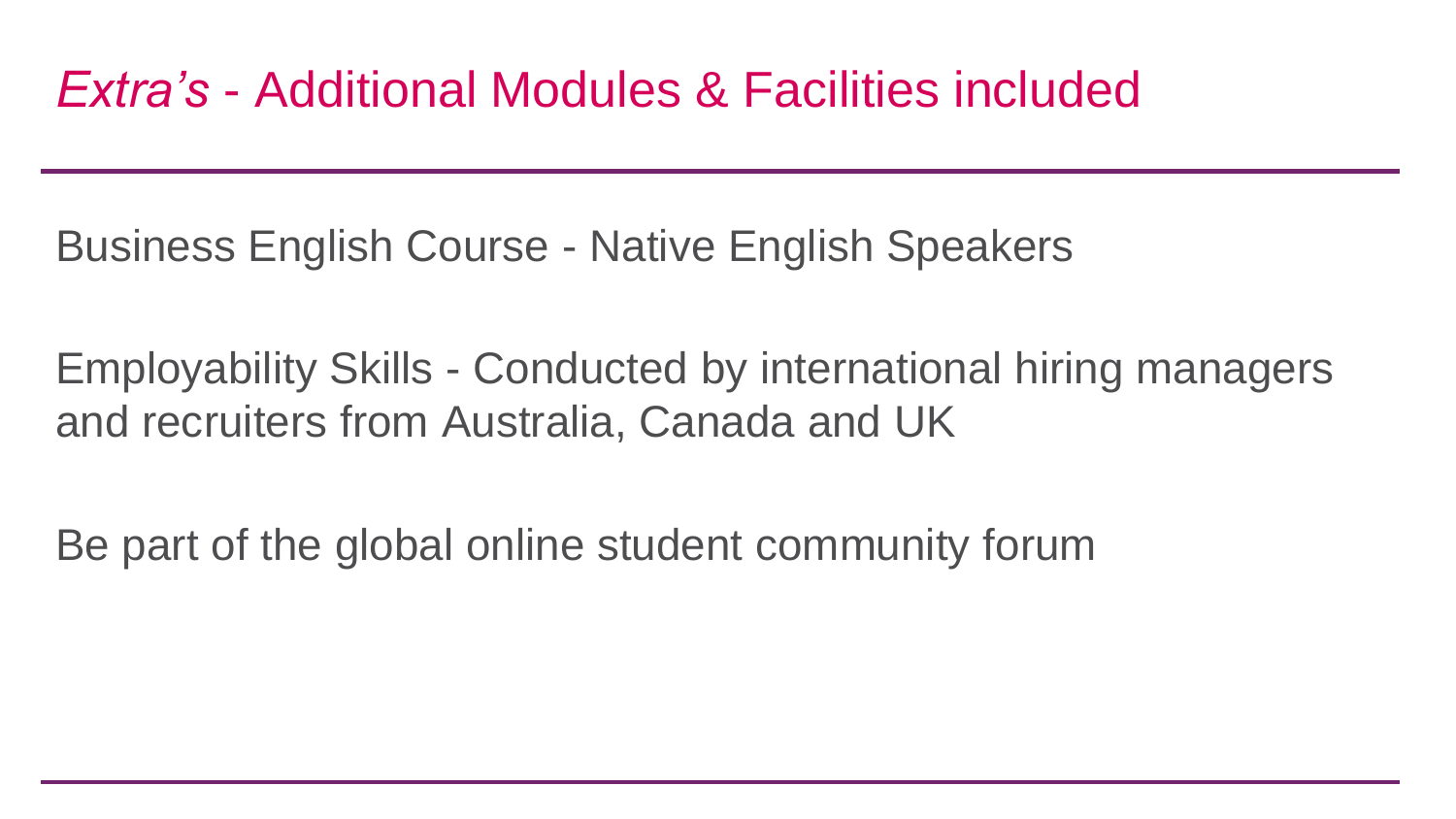### Investment – Tuition Fees

|           | <b>SL Rupees</b> | Scholarship* | Net Investment - Rs. |
|-----------|------------------|--------------|----------------------|
| Subject 1 | 10,000           |              | 10,000               |
| Subject 2 | 10,000           | 10%          | 9,000                |
| Subject 3 | 10,000           | 15%          | 8,500                |
| Subject 4 | 10,000           | 20%          | 8,000                |
|           | 40,000           |              | 35,500               |

*\*Discount scholarship will be awarded to students who obtain first time pass in Cert BA subjects.*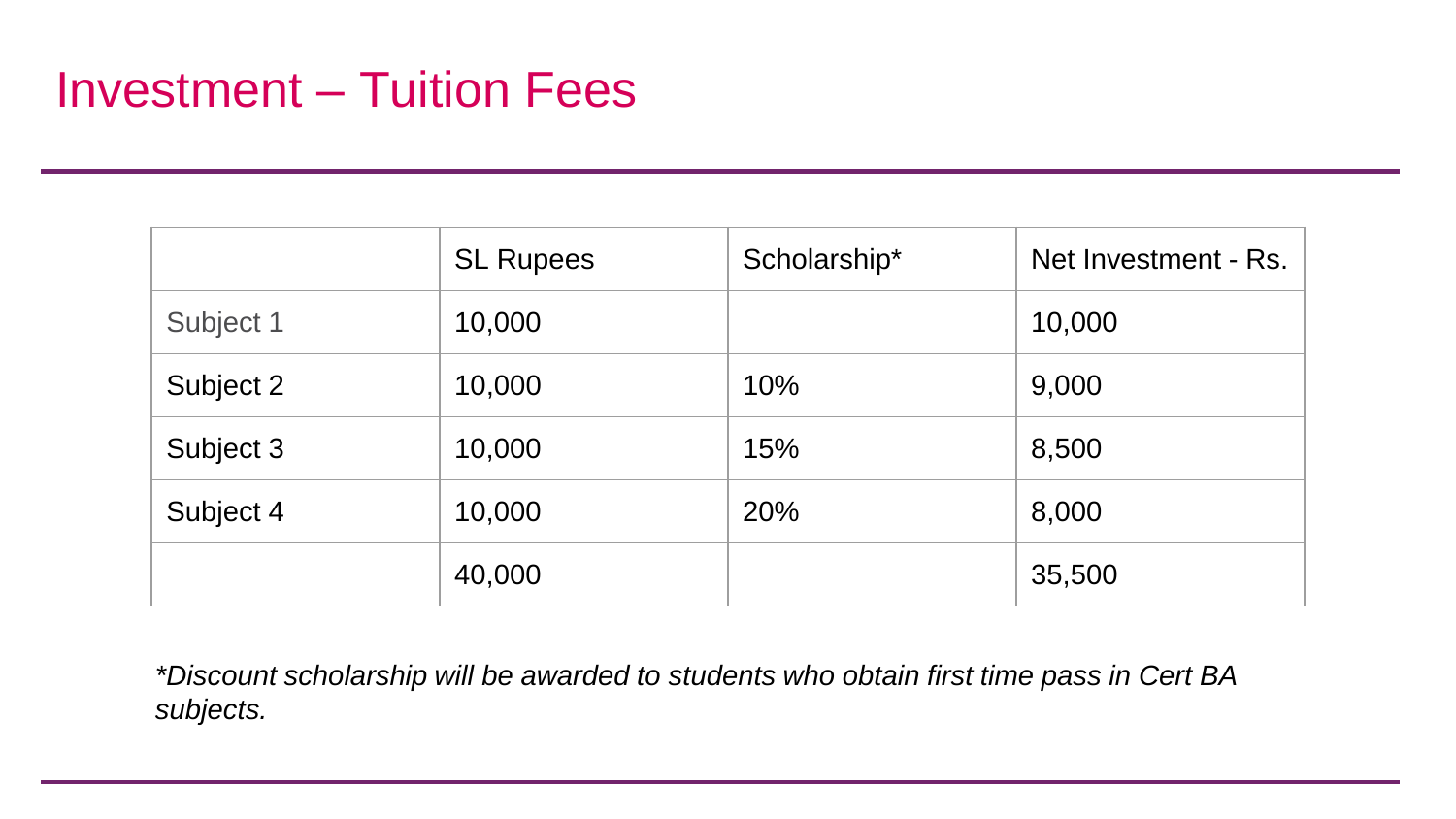### Investment CIMA Fees

- GBP 450 (SL Rs 99,450) for Certificate in Business Accounting
- This includes exam fees for 4 subjects and subscription fee
- This is valid for one year
- *In discussion with CIMA SL for a reduction in prices*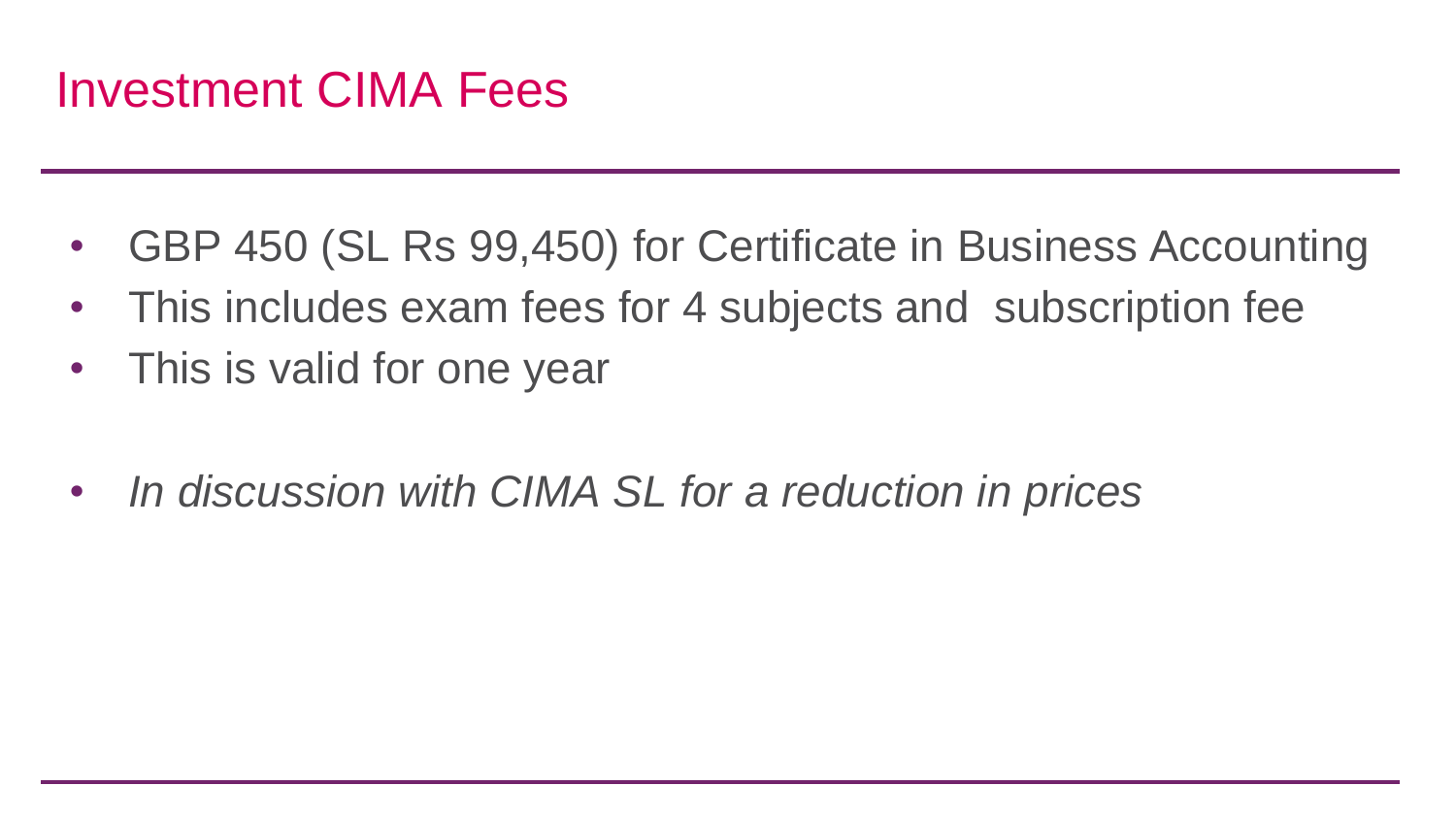



#### www.cimaglobal.com www.ultimateaccess.net

# Thank you